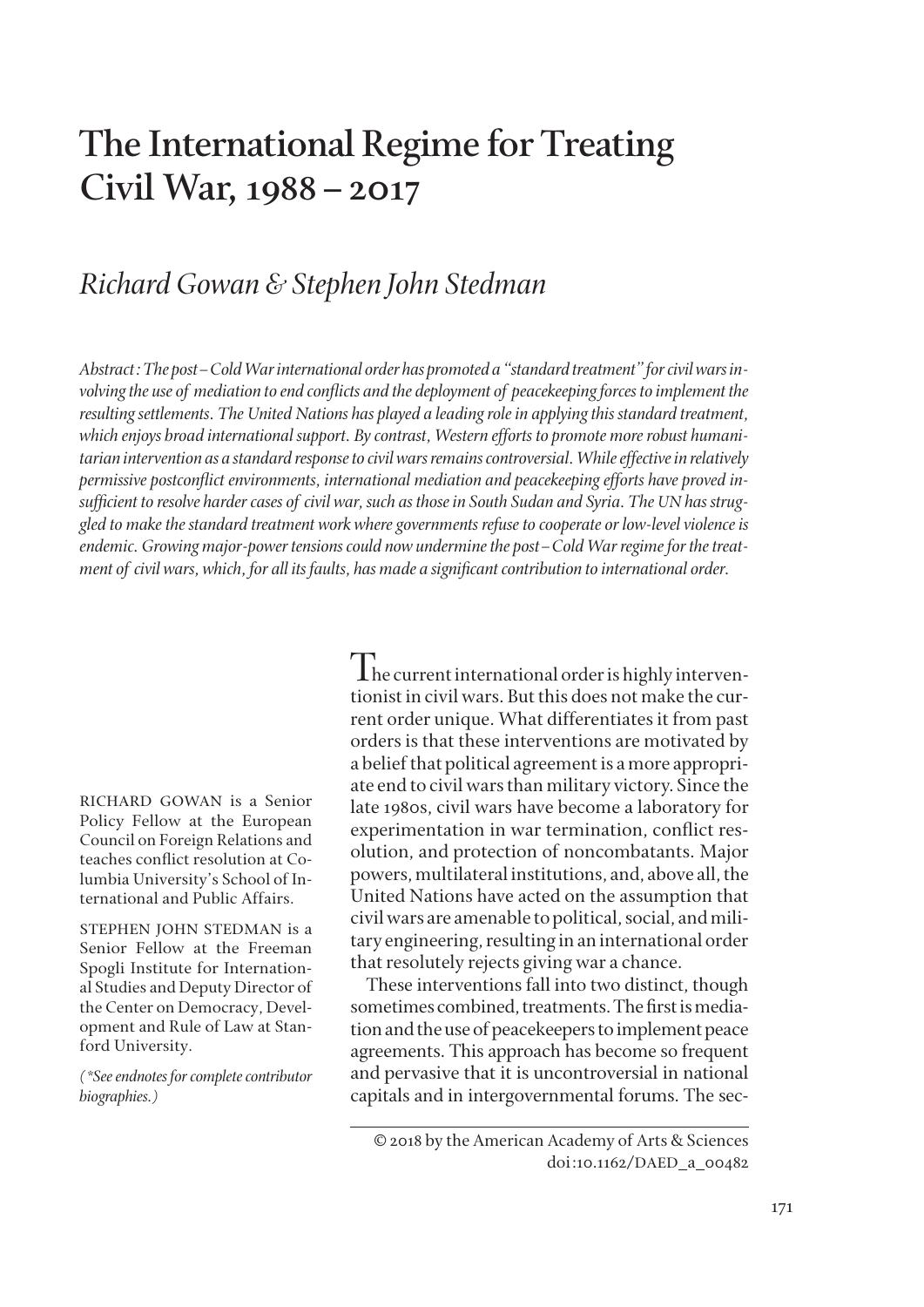*for Treating Civil War,* 

*The Interna-*ond is the use of military force to protect *tional Regime*  civilians caught in war. This more radical *1988–2017* and no consensus has emerged over when, form of intervention remains controversial where, and how it should be applied, or whether it should be applied at all.

> The ascendancy of mediation as a frequent, almost automatic international response to civil wars over the last thirty years, as well as the development of institutions and technical capacity in peacemaking and peace-building, suggests that a new international regime for treating civil wars took hold in the 1990s.<sup>1</sup> The rise in mediation in intrastate conflicts led to a further expectation: if parties reached a political agreement to end their war, then they could expect the deployment of peacekeepers to assist and oversee the implementation of the agreement. These two norms–mediation as an expected and preferred international response to civil war and the use of peacekeepers to implement any agreement reached through mediation–form what we call the *standard treatment* for civil war.

> While this regime for treating civil wars emerged and developed, more robust humanitarian intervention in civil conflicts also became frequent. But since there has been little consensus among governments over the appropriateness or utility of that approach, it has been unpredictable and deeply unsettling for international relations. Over the last decade, the infusion of humanitarian goals, especially the protection of civilians, into peacekeeping has eroded overall government commitment to and support for mediation and peacekeeping as the standard treatment of civil wars.

> It is difficult to tell a coherent story about the emergence of this international regime. The sheer amount of experimentation in strategies, cases, and goals of intervention in civil war management since the early 1990s seems to be a tale of "one damn thing after another," as crises and peace processes jostle for attention.<sup>2</sup> Nonetheless, four

broad themes have shaped this story: 1) A belief in the efficacy of mediation in ending intrastate conflicts; 2) investments in multinational peacekeeping operations to secure the resulting deals; 3) an overarching focus on the humanitarian obligations to minimize civilian fatalities and suffering in war zones; and 4) ongoing controversy about the limits and principles of humanitarian intervention.

 $A$ s Bruce Jones and Stephen John Stedman have noted, different international orders treat civil wars differently.3 During the Cold War, the United States, former European colonial powers, and the Soviet Union (and sometimes Cuba and China) backed governments or rebels because of their perceived ideological closeness to the superpowers. Civil wars were assumed to be zerosum competitions for power, and for the superpower patrons, the goal was to ensure that their clients would win or, at the very least, not lose. At the same time, the superpowers did want to ensure that any escalation of war stopped short of bringing them into direct military confrontation.4

Several implications followed from this treatment. Wars were protracted as patrons tried to make sure that their clients would not lose.5 un involvement in civil wars was constrained by the Security Council and via the veto powers of two permanent members: the United States and the Soviet Union. Humanitarian relief was often stymied as the great powers would seldom coalesce to demand access for aid delivery to vulnerable populations. Reflecting these factors, civil wars during the Cold War were deadlier than civil wars have been since.<sup>6</sup>

These Cold War conditions directly influenced how scholars viewed the possibility of mediation and negotiation in civil war. Two of the leading scholarly texts on war termination at that time, Fred Iklé's *Every War Must End* (1971) and Paul Pillar's *Negotiating Peace* (1983), focused entirely on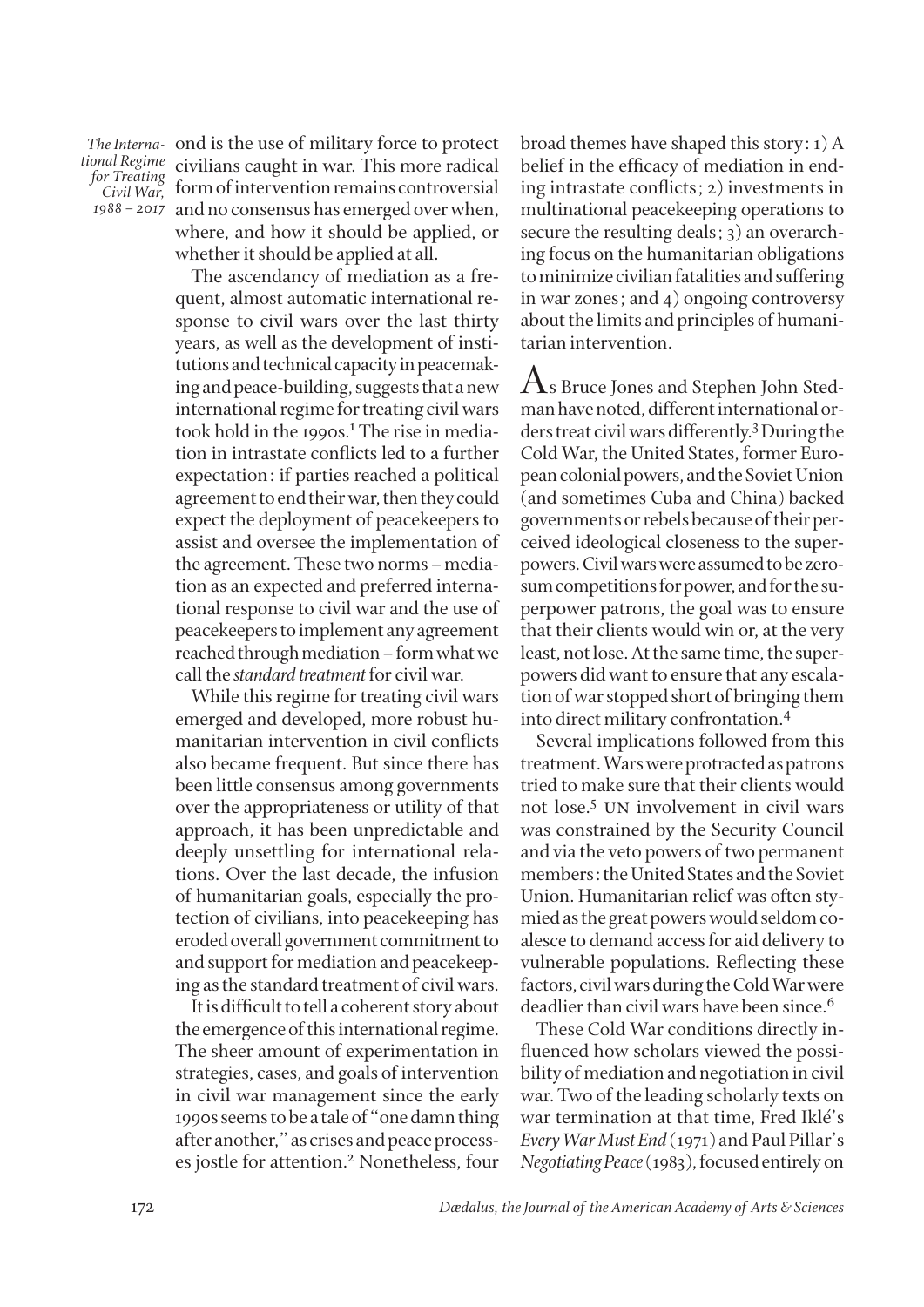interstate war and only made single references to the inapplicability of their work to civil wars, which they described as nonnegotiable. One of the most famous critical books of the United States in Vietnam, Leslie Gelb and Richard Betts's *The Irony of Vietnam: The System Worked* (1979), described American policy in Vietnam as delusional because it assumed that civil wars could be negotiated. When one of us started our doctoral thesis on mediation in civil wars in 1986, there was only one book by an American scholar that explored the possibility for mediation to succeed in intrastate conflicts: I. William Zartman's *Ripe for Resolution* (1985).

As the Cold War began to wind down in the late 1980s, policy-makers in Washington and Moscow began to view long-standing civil wars in Latin America, Africa, and Asia as a drain on resources and looked to diplomacy and mediation as a means of ending them. In Central America, regional diplomacy, with un assistance and U.S. support, brought Nicaragua's decade-long civil war to a close in 1989. In turn, the un began mediating El Salvador's civil war in 1990 and produced a successful agreement in 1993. The un's historical responsibility for decolonizing Southwest Africa provided it a lead role in mediating and implementing an agreement that ended Namibia's civil war and secured its independence from South Africa in 1989. The peace process that ended Namibia's war was embedded in a larger regional and geopolitical process that wound down external intervention in Angola's long-running civil war, and delivered a mediated agreement there in 1991. The beginning of the Paris Peace talks in 1989 eventually produced a mediated settlement in 1991 to end Cambodia's civil war.

These early successes transformed international attitudes toward conflict resolution. Mediation in civil war became much more common, the deployment of peacekeepers in civil wars increased dramatically,

and humanitarian intervention in civil wars Richard became more frequent and multilateral.

Figure 1 presents mediation attempts in civil wars from 1945 to 2004, and illustrates this sea change in how international actors treat civil war. Many of these mediations concerned the same civil war; some mediations lasted years, others weeks; and almost half of the attempts were by governments, but many were carried out by the United Nations and regional organizations.

Table 1 shows the numbers and percentage of civil wars with mediation from 1945 to 1987 and from 1988 to 2015. From 1945 to 1987, mediation was attempted in seventeen of seventy civil wars, or about 24 percent. Of those mediation attempts, about 49 percent were carried out by foreign governments, with the United Nations being the second-most frequent mediator at 19 percent. Regional organizations carried out about 18 percent of the mediation attempts, with the Organization of American States being particularly active. ngos attempted 10 percent of mediation attempts.

A quick examination of some of the cases of mediation during that period suggests that when mediation happened at all, it was largely initiated by neighboring states. Many of these efforts consisted of brief talks, some less than a week, suggesting a lack of interest, commitment, or attention to negotiation on the part of the warring parties and the mediators themselves. Many of the ngos involved in mediation were Western churchbased groups, with relatively little specialized mediation expertise.

Turning to the period of 1988 to 2015, we see fundamental shifts in how many civil wars receive mediation, but also in what it means to mediate a civil war. First, civil wars became the focus of multiple, serial mediation attempts. During the Cold War, failures of mediation were not usually followed quickly by more mediation. This changed after 1988, suggesting that, if nothing else,

*Gowan & Stephen John Stedman*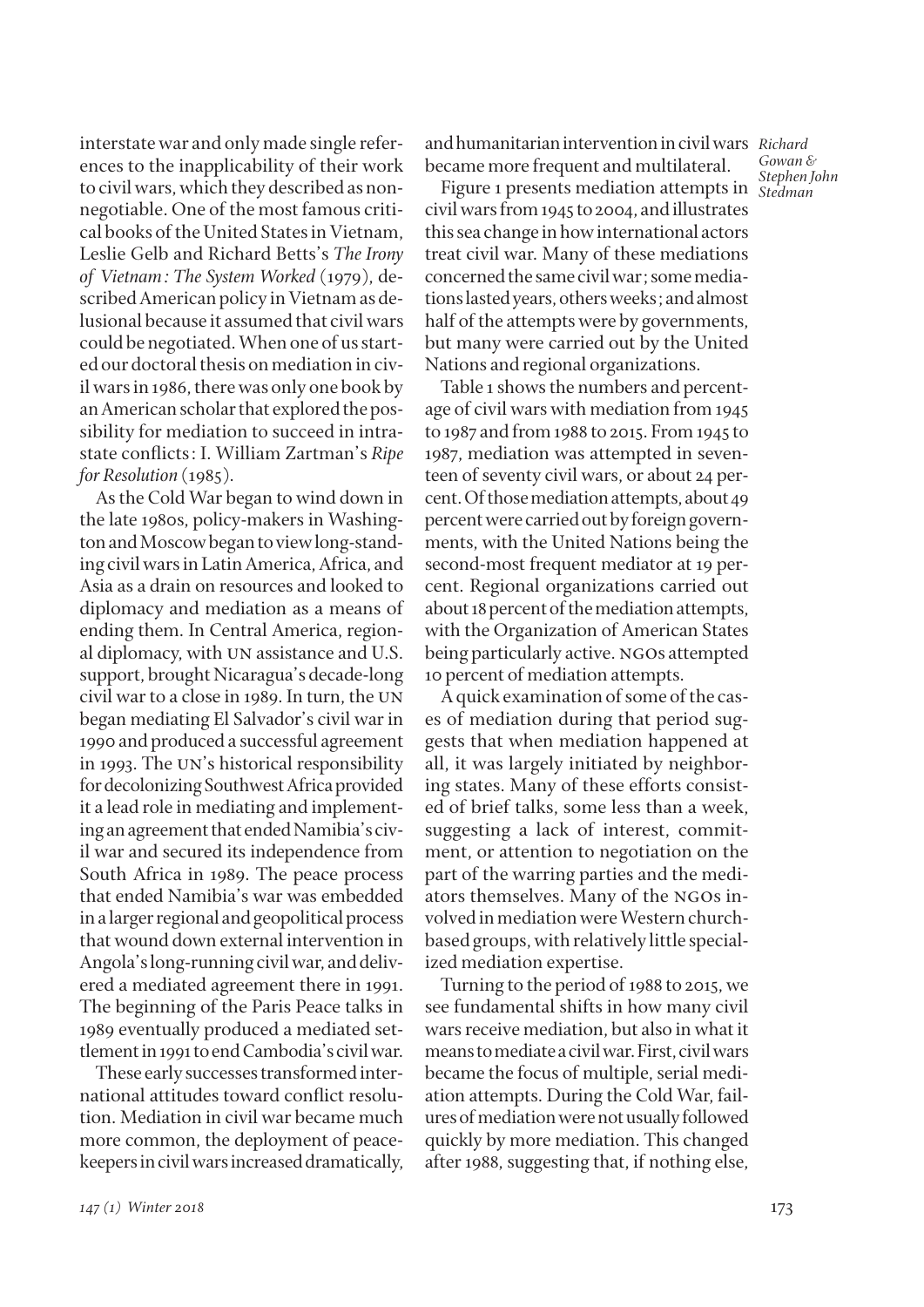

Source: The Civil War Dataset compiled in Karl DeRouen, Jacob Bercovitch, and Paulina Pospieszna, "Introducing the Civil Wars Mediation (cwm) Dataset," *Journal of Peace Research* 48 (5) (2011).

| Table 1                                                                    |  |
|----------------------------------------------------------------------------|--|
| Civil Wars with at Least One Mediation Attempt: Cold War and Post-Cold War |  |

|               | Number of Civil Wars | Number of Civil Wars with<br>Mediation | Percent Mediated |
|---------------|----------------------|----------------------------------------|------------------|
| $1945 - 1987$ | 70.                  |                                        | $24.29\%$        |
| $1988 - 2015$ | 78                   |                                        | 73.01%           |

Source: Updated and revised data set based on the Civil War Dataset compiled in Karl DeRouen, Jacob Bercovitch, and Paulina Pospieszna, "Introducing the Civil Wars Mediation (cwm) Dataset," *Journal of Peace Research* 48 (5) (2011). Revised data set available upon request at sstedman@stanford.edu.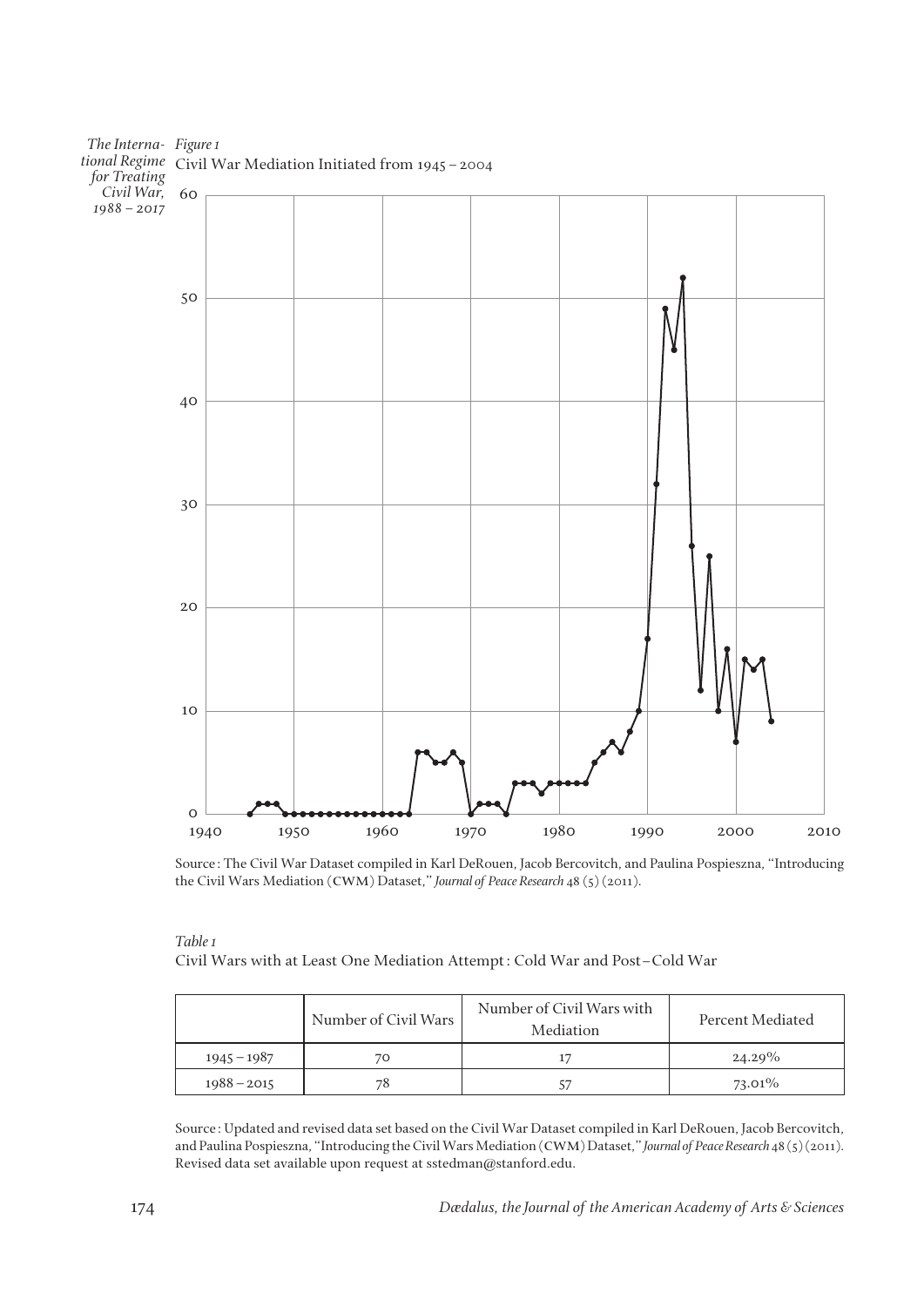mediators were more persistent in the last thirty years. Second, the proportions of un and NGO mediation efforts flipped: after 1988, the un was involved in 29 percent of mediation efforts; ngos less than 2 percent. This reflects the fewer constraints on un freedom of diplomatic action after the end of the Cold War. On the ngo side, the reduction in the percentage of mediation efforts was not a reduction in overall mediation efforts: the numbers of mediation efforts led by ngos declined only slightly, while those leading them were more likely to be organizations dedicated to mediation and conflict resolution, such as the Carter Center and the Swiss-based Center for Humanitarian Dialogue.

This dramatic rise in mediation in civil wars is mirrored by the dramatic rise in deployment of un peacekeeping missions. From the founding of un peacekeeping in the 1950s until 1988, the un had deployed fourteen blue helmet operations. Between 1989 and 1994, they deployed fourteen more, doubling the total in four years. The rapid growth of un missions from the early 1990s was, in part, the result of their role in backstopping peace agreements in civil wars, a task that posed a steep learning curve and has involved repeated setbacks. Nonetheless, most un peacekeeping missions are still deployed as part of a larger political agreement framework.

The third major shift in how international actors treated civil wars involved humanitarian intervention or the use of military force to protect civilians in war. Political scientist Martha Finnemore has identified three military interventions during the Cold War that could plausibly be described as humanitarian: India's intervention in East Pakistan in 1971, Tanzania's intervention in Uganda in 1977, and Vietnam's intervention in Cambodia in 1978. Since 1989, a large number of military interventions in civil wars have been justified on humanitarian grounds, in cases ranging from So-

*Richard*  malia and Bosnia to Darfur and Libya. And *Gowan &*  as Finnemore has pointed out, it is not just the frequency of humanitarian interven- Stedman tion that has changed; the humanitarian interventions of the last thirty years have been multilateral rather than unilateral.7

International relations theory suggests that regimes emerge under different conditions and for different reasons. They might reflect and reinforce the interests of the great powers; they might reflect the discovery of technical knowledge that can help solve problems and provide public goods; or they might simply reflect the tendency of governments and regional organizations to mimic the strategies and approaches of other governments and international organizations.8

The international regime for treating civil wars emerged in ways suggestive of all these explanations, but not in a straightforward manner. un mediation and peacekeeping in civil wars, by definition, had to have great-power support since they could have vetoed any missions during that time. Although the great powers may have had an interest in ending specific wars–El Salvador and Cambodia, for example–their interest in ending civil wars writ large was constrained by the cost of peacekeeping missions and the risks of them going wrong.

Under the presidency of George H. W. Bush, the United States urged the United Nations to take a primary role in the mediation and implementation of peace agreements in the wars that the United States wanted to end, such as those in Central America. Emboldened by its new activism and informed by its universal mandate, the un Secretariat sought to take on even more cases, including ones peripheral to U.S. interests, such as Rwanda and Mozambique. As the leading funder of the un and the biggest contributor to peacekeeping, the United States was wary of growing costs. Because it was more susceptible to Congressional pressure than the Bush ad-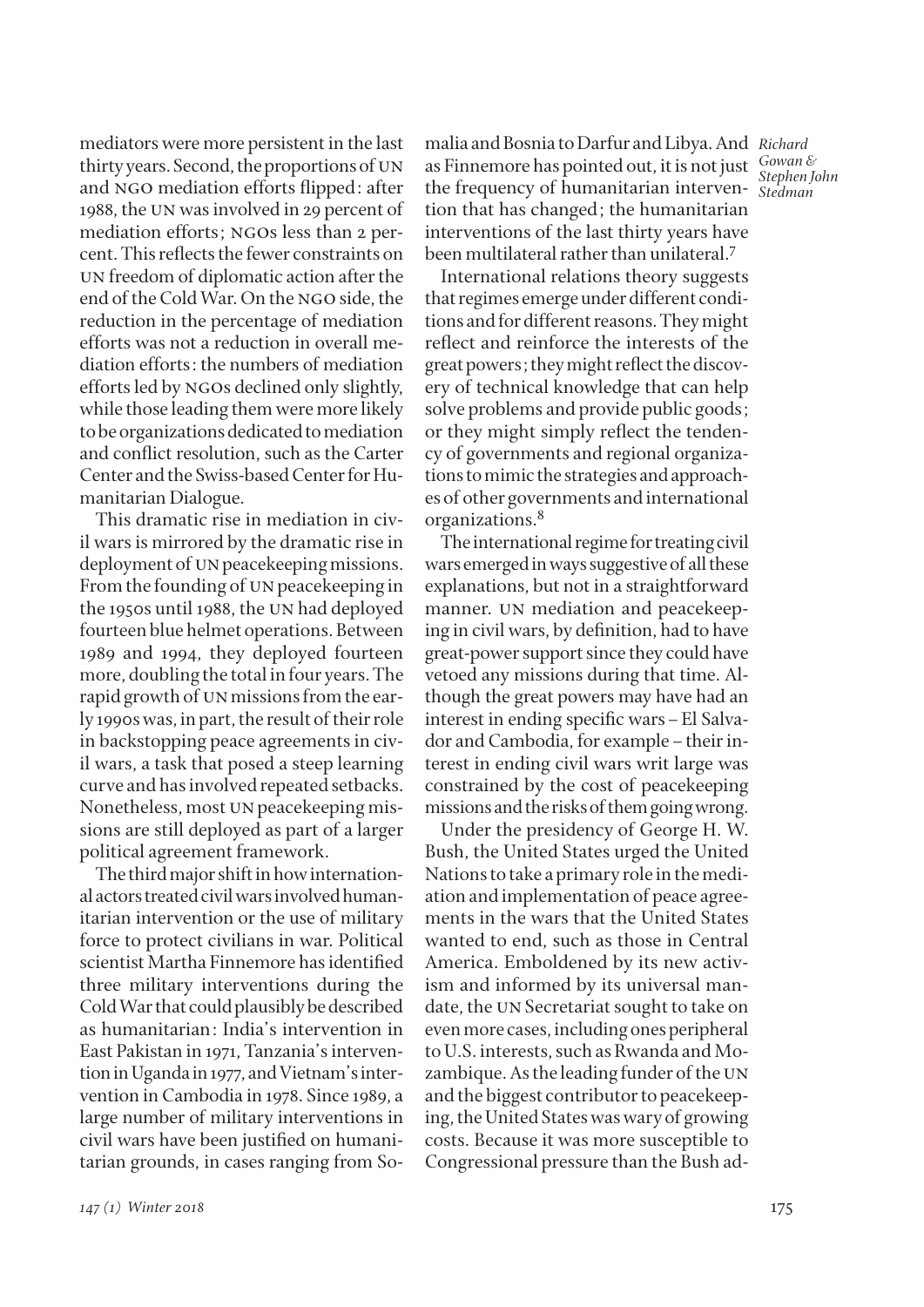*tional Regime for Treating Civil War,* 

*The Interna-*ministration, the Clinton administration *1988–2017* U.S. and un intervention in Somalia esbegan to heavily constrain the budgets of new peacekeeping operations. When the calated dramatically in 1993, the Clinton administration also grew cautious of the risks involved in un deployments, fearing that U.S. forces would need to backstop un missions under attack. The Clinton administration's Presidential Decision Directive 25, made public during the Rwandan genocide in 1994, put restrictive conditions on U.S. involvement in un operations and on un authorization and deployment of operations even when they did not involve U.S. personnel.9

> At first, the standard treatment of mediation and peacekeeping certainly seemed to represent the discovery of a new approach or technology for addressing a global problem. The difficulty with this argument is that it didn't take long for failures to confound early successes. From 1989 to 1994, Namibia, El Salvador, Cambodia, Mozambique, Angola, and Rwanda all followed a treatment of mediation, negotiated agreement, deployment of peacekeepers to monitor and oversee implementation of the agreement, and then elections. A strategy of confidence-building based on neutrality, impartiality, and consent helped to end wars in four of these six countries, but in Angola and Rwanda, the strategy was woefully unprepared and useless against spoilers who undermined the peace. In Angola in 1993, an estimated three hundred fifty thousand people died when one of the warring parties, the National Union for the Total Independence of Angola, returned to war rather than contest a second round of elections. In Rwanda, the United Nations withdrew peacekeepers instead of confronting *génocidaires*, who killed up to eight hundred thousand Rwandans.10

> In truth, the intervention of peacekeepers in civil wars in the early 1990s was nonstrategic and more closely resembled

throwing a solution at multiple problems and hoping something would stick. For example, in Somalia and Bosnia, peacekeepers were deployed to assist in the delivery of humanitarian assistance and to protect vulnerable populations. In the former, the United States intervened militarily to create security for humanitarian work to proceed safely. The United States and the un found themselves in a dilemma: to invest heavily in creating a Somali state and make peace among clans, or withdraw after the famine had been stopped. The United States and un chose to double down on state-building and quickly found itself in a shooting war with one of the Somali factions, and after a battle in Mogadishu that led to the death of eighteen American soldiers, the United States withdrew from Somalia, leaving the UN to turn to a longterm strategy of mediation.

In Bosnia, the United Nations deployed peacekeepers soon after the war erupted, but their mission was limited to the protection of the delivery of humanitarian assistance. Although the provision of humanitarian relief saved lives, the un mission was derided for not standing up to Bosnian Serb forces, and for observing rather than stopping violence. A common assessment of the futility of the mission was that the un was keeping civilians alive from starvation so that they could later be killed by the Bosnian Serbs. At the same time, the European Union and un attempted to mediate a political settlement to the war, but were undercut when the United States and its newly elected president, Bill Clinton, dismissed the terms of settlement. The Clinton administration advocated a more forceful strategy for ending the war, but was unwilling to put its own soldiers on the ground.

From 1992 to 1995, the UN and NATO simultaneously attempted contradictory strategies: lightly armed peacekeepers acting under a doctrine inappropriate for the military situation found themselves hos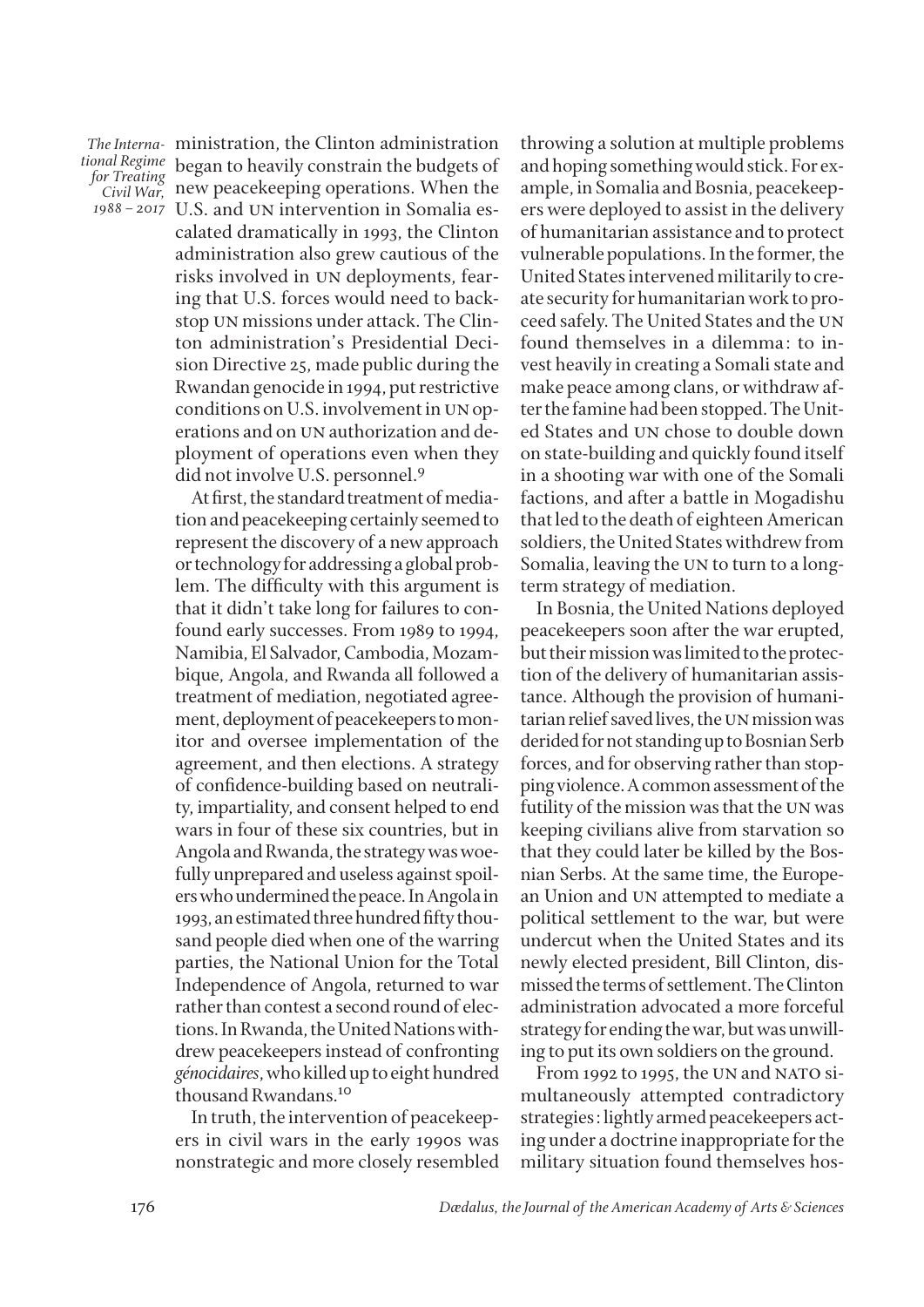tage whenever NATO chose to use force to deter or punish the Serbs; the use of force was largely untied to a diplomatic strategy for ending the war. It was only after 1995 and the genocide of Bosnians at Srebrenica that NATO took full charge and combined the use of force and mediation to produce a negotiated settlement, and then deployed sixty thousand troops to implement it.

Non-Western regional organizations also intervened in civil wars during this period. Nigeria, under the aegis of the Economic Community of West Africa, intervened early in Liberia's civil war, at a time when one faction seemed on the verge of a military victory. The intervention failed to end the fighting, but did create a military situation in which no faction could win. Realizing that their intervention would turn into a military quagmire, the Nigerians also turned to mediation among warlords to try and bring the war to a close. After more than a decade and ten failed peace agreements, a peace treaty finally stuck, and more than sixteen thousand un peacekeepers implemented it.

By that time, the Liberian conflict had helped destabilize neighboring Sierra Leone, which, in turn, went through its own protracted cycle of military intervention, mediation, fragile peace agreements, and then, finally, a un-mediated agreement backed by peacekeepers. In both countries, successful implementation of the agreements depended on further deployment of force: Nigeria's intervention in Liberia to depose the former warlord and elected president, Charles Taylor, and Britain's deployment of forces in Sierra Leone.

Although great powers were ambivalent about the regime and the regime itself was in desperate need of learning, the regime institutionalized itself within the United Nations with special training of mediators, the development of a mediator-support network of global experts on issues pertaining to the negotiation of civil wars, and the

creation of a mediation-support office in Richard the UN's Department of Political Affairs. Gowan & Other international organizations, such *Stedman* as the European Union and African Union (au), have mimicked these innovations, as have many governments. It has also been institutionalized in international civil society as organizations, such as Humanitarian Dialogue and the Carter Center, define their mandate in terms of helping warring parties make peace. Regional organizations routinely name and send special envoys to mediate wars in their regions.

The 1990s were a harsh test of the international belief that civil wars were easily amenable to outside political and military intervention.<sup>11</sup> From the beginning of the dramatic growth in political and military intervention in civil wars in the early 1990s, the standard treatment–mediation and peacekeepers for implementation– had its detractors. The first were the doubters who asserted that civil wars are nonnegotiable and can only be ended through dominant military force. While acknowledging mediation as well-intentioned, they dismissed it as ineffective. Under the rubric of "give war a chance," doubters either advocated policies of benign neglect or support for warring factions in the hope of tilting the military balance to one side, thus hastening the end of the war.12

A second objection to the standard treatment came from humanitarian interventionists who decried the suffering of civil wars and demanded the use of military force to protect civilians caught in the violence. Humanitarian interventionists did not necessarily disagree with the goal of ending wars through mediation, but they were seldom patient enough for mediation to bear results. This led to several experimental treatments of civil wars involving peacekeeping in the absence of any credible political agreement–as in Somalia or Bosnia–with poor to mixed results. un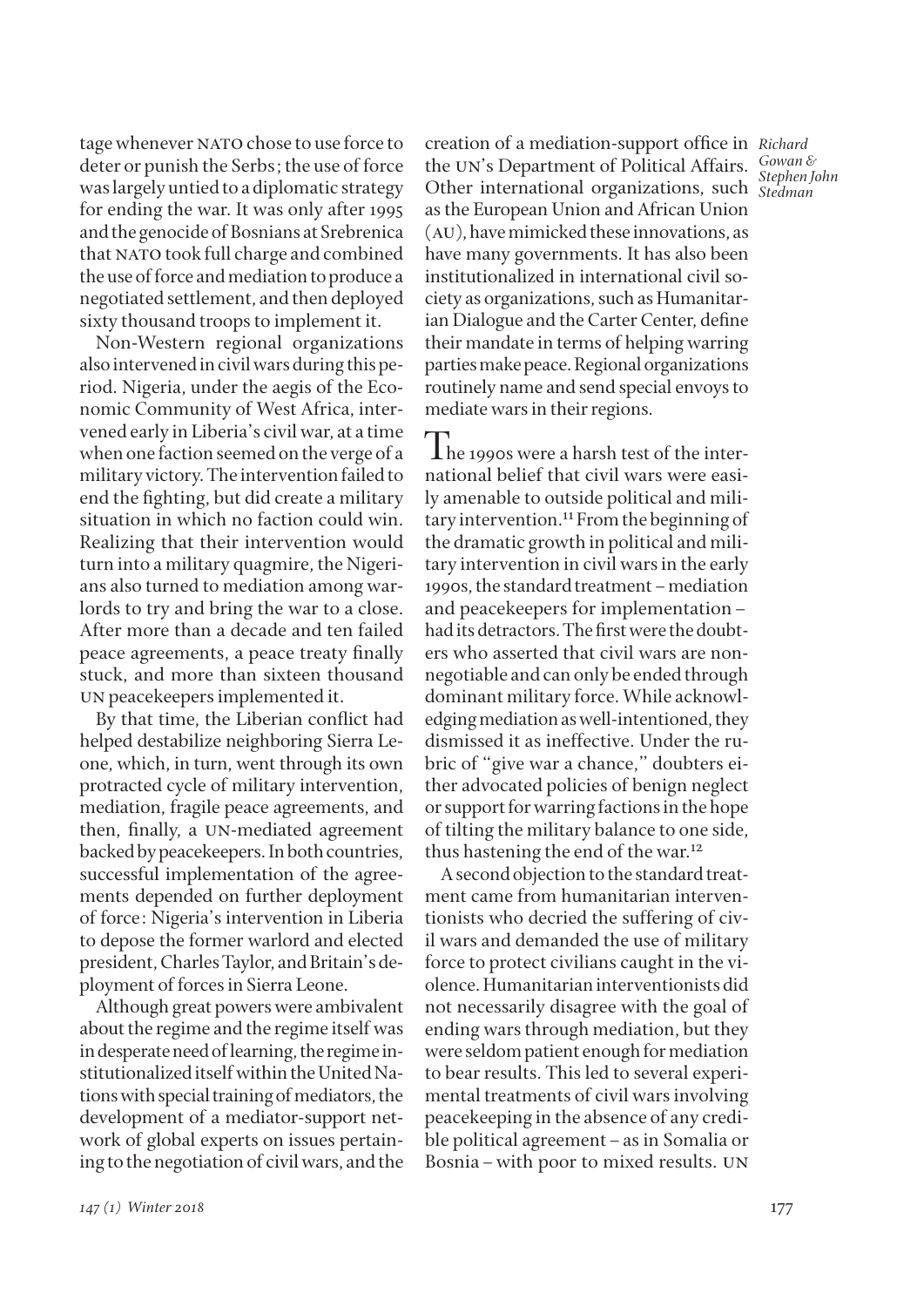*tional Regime for Treating Civil War, 1988–2017*

*The Interna-*forces often lacked the equipment and desire to handle violence where there was no peace to keep. Many Western military and political leaders, scarred by the un's early post–Cold War failures in Somalia, Bosnia, and Rwanda, continue to distrust un peacekeeping for these reasons. Beginning with President Clinton in 1994, the United States decided to dramatically limit its participation in un missions and send minimal numbers of soldiers on blue helmet operations.

> A third source of dissatisfaction came from human rights critics, who asserted that mediation and its focus on war termination was feckless toward issues of justice and accountability for atrocities and war crimes. This too led to experimental treatments that struggle to combine mediation and its need to assure combatants that they will be secure in any future political dispensation, with provisions for tribunals, truth and reconciliation commissions, and courts to hold some of those same combatants accountable for past deeds.

> $\mathbf D$  id the standard treatment for civil wars work? Or to ask a better question, under what conditions did the standard treatment work? In 2002, political scientist George Downs and Stephen Stedman examined the sixteen cases of civil wars between 1980 and 2002 in which mediation produced a peace agreement and international forces were used to implement it.<sup>13</sup> They concluded that the efficacy of the treatment depended on the difficulty of the case and the amount of resources available, which, in turn, was related to whether the civil war affected the strategic interests of the great powers.

> They scored their cases on a simple scale of difficulty based on the number of warring parties, the number of soldiers, the likelihood of spoilers, the presence of hostile neighboring states, the presence of easily looted valuable commodities, the quality of the peace agreement, whether the war

had collapsed the state, and whether the war had involved demands for secession. They also scored the cases on whether a great power or regional power had a vital security interest in ending the war. Their findings, while maybe not surprising, were telling. The UN treatment worked well in the easiest cases, where there was interest of a great power or regional power that ensured adequate resources (El Salvador, Guatemala, Nicaragua, Mozambique, and Namibia). Great-power interest could overcome the challenge of slightly more difficult cases (Cambodia). Where the cases involved high difficulty and low great-power interest, the United Nations either created a stalemate (Liberia and Sierra Leone) or failed (Somalia). The worst outcomes involved middling difficulty and low interest and hence low resources (Rwanda and Angola).

For the standard treatment to continue and the international regime for treating civil wars to survive, two things had to happen. First, the regime itself had to learn what worked and what did not, and to make accurate assessments and recommendations about the difficulties of any potential case.14 Second, the regime, and in particular the un Secretariat overseeing the regime, had to convince the great powers and Security Council that it had a stake in making the regime succeed.

Serious reflection inside the United Nations about peacekeeping produced an excoriating report on the failure to prevent the Srebrenica genocide.15 This warned member states against the deployment of un peacekeepers where there was no political framework and their rules of engagement and doctrine were inappropriate. A second study, the 2000 Brahimi Report on peace operations, defined a framework for better-managed and more robust un missions.16 It emphasized issues of assessing mission difficulty, appropriate resourcing of missions to succeed, and the need to move doctrine away from traditional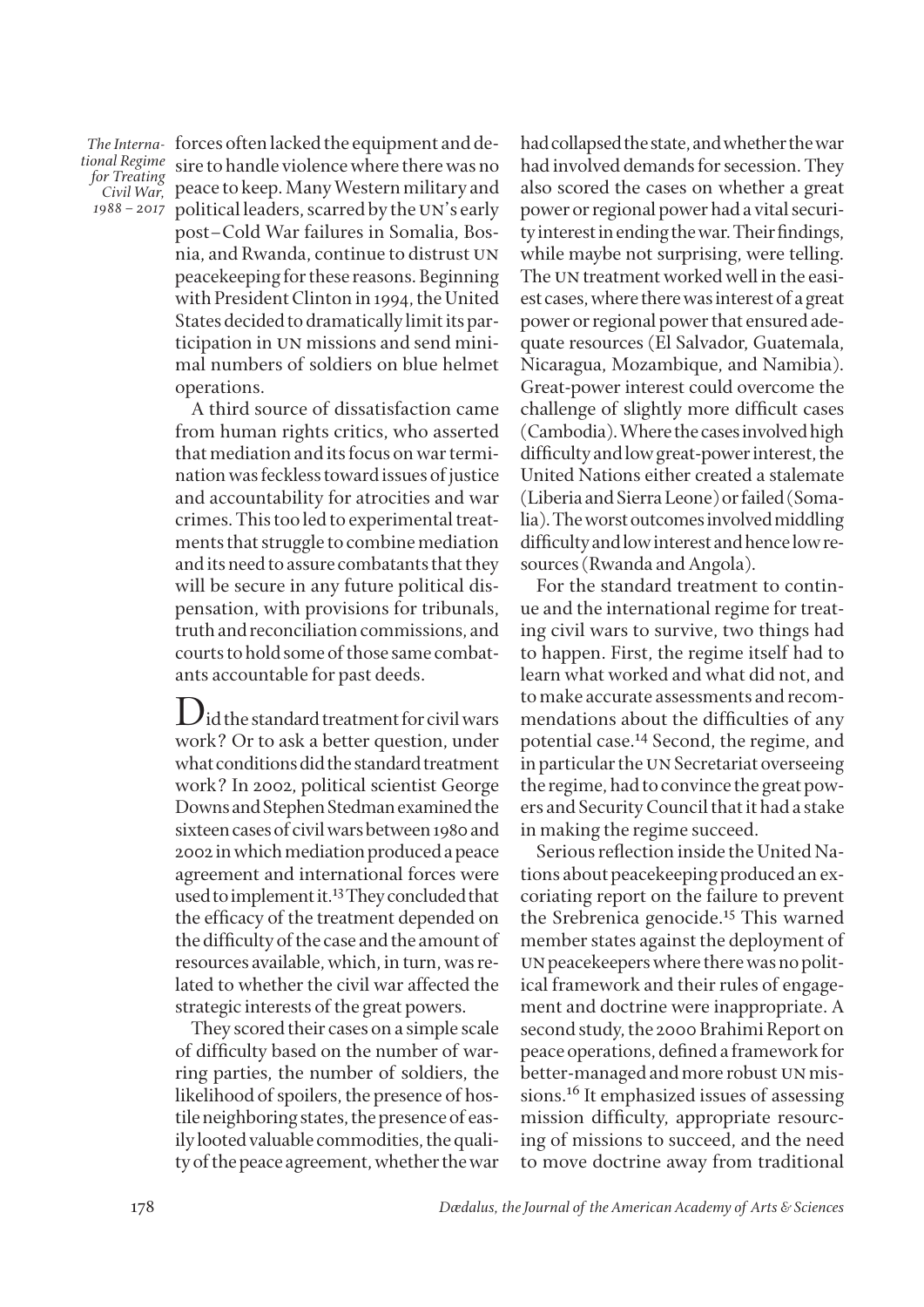peacekeeping to deter and defeat spoilers. Both the Srebrenica and Brahimi reports can be read as straightforward assessments of the weaknesses of peacekeeping in the 1990s, but the tone and information reveal an underlying message from the un Secretariat to the Security Council: you are implicated in the catastrophic failures of un peacekeeping, and if you want to avoid any such failure in the future, then you need to stop setting up missions to fail.

This message seems to have hit the mark. Members of the Security Council not only launched a new generation of blue helmet missions to support mediated settlements, but also intervened militarily to reinforce these missions when they came under threat. When rebels took un peacekeepers hostage in Sierra Leone in 2001, swift action by British special forces routed the rebels and put the peacekeeping mission on firmer footing. In the Democratic Republic of the Congo (DRC), France led a similarly firm intervention by the European Union in 2003 to stop marauding rebel forces overwhelming un troops in the east of the country.

Great-power support, including from the United States, for the regime and the standard treatment increased dramatically after September 11. The Security Council, with support from the United States, looked to un peacekeeping as a means of preventing state collapse in war-torn states. The Council also endorsed and followed recommendations of the Brahimi Report, and authorized much greater troop numbers, more coercive mandates, and more flexibility in using coercive force in missions. From 2001 to 2007, the un deployed missions to support a series of mediated settlements in countries including Burundi, South Sudan, and Nepal (although, in the latter case, it deliberately avoided inserting a large-scale military force).

None of these were easy missions. In cases such as the DRC and South Sudan, UN

forces were asked to police long-term po- Richard litical reform processes, involving not only *Gowan & Stedman* postwar elections, but also constitutional reforms and the formation of new states (as in Kosovo and East Timor). Peacekeepers often found that high-level mediation had failed to stop widespread low-level violence or significantly ease ongoing humanitarian crises. In a series of cases–most notably the DRC – militia groups overran cities and regions under the supposed protection of peacekeepers, fueling calls for the un to take a tougher approach to putting down spoilers.

The argument that peacekeepers should be willing to use force to protect civilians "under imminent threat of physical violence" (a goal that the Security Council set for most un forces from 1999 onwards and that the Brahimi Report strongly endorsed) became entangled with broader debates about the international responsibility to protect  $(R2P)$ , posited by the International Commission on Intervention and State Sovereignty in 2001.17 This was problematic: While most governments were willing to grant that peacekeepers might sometimes have to act robustly to defend endangered communities or sustain an established peace process, many were far less enthusiastic about the notion that protection could be an overarching moral imperative. Indeed, some of the countries most heavily involved in blue helmet operations in this period, such as India and Pakistan, were ardently skeptical about R2P. This debate over protection would contribute to growing dissensus at the un over the limits of peacekeeping.

More practically, peace operations also had to contend with the fact that, in many of the postconflict countries on their watch, the national institutions necessary to make a peace agreement stick were broken or simply nonexistent. In the mid-2000s, the un emphasized the need for "peace-building" and institution-building to guide and con-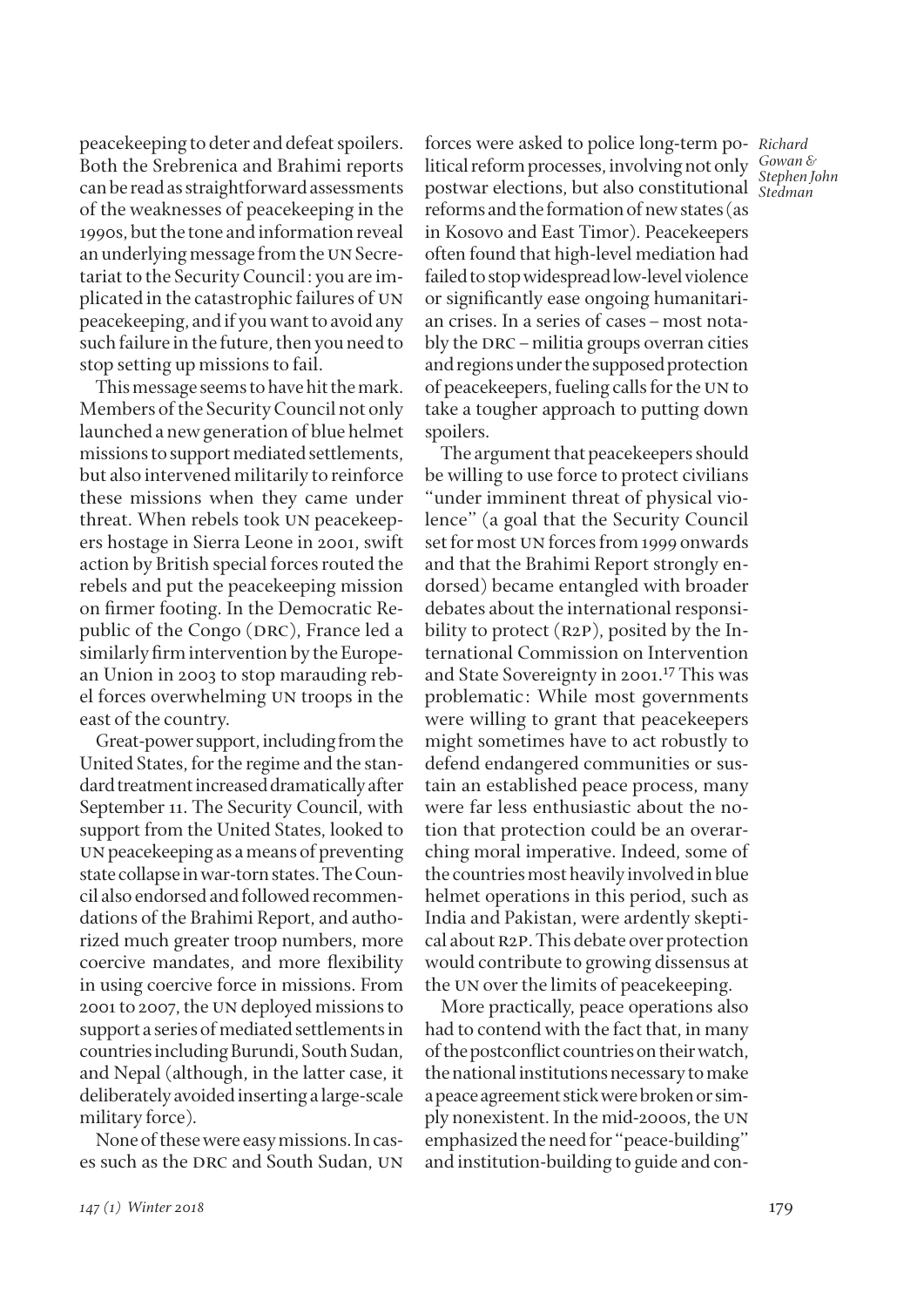*tional Regime for Treating Civil War, 1988–2017*

*The Interna-*solidate the gains of mediation and peacekeeping, although there was often little realism about the timelines necessary to get state structures up and running. The un became quite skilled at managing elections in postconflict states, but these rarely seemed to guarantee stability. Missions such as those in Liberia and the DRC dragged on far longer than expected. Nonetheless, by roughly 2007, the standard treatment of mediation and peacekeeping appeared to have proved its worth.

> In the ensuing decade, the Security Council tried to apply versions of this treatment to a series of hard cases that have pushed the regime to the breaking point. The first of these was Darfur, where the un took over "peacekeeping" duties in 2007 from the African Union on the basis of a profoundly flawed mediated settlement. Many veteran peacekeepers predicted that this would backfire, but a large-scale advocacy campaign in the United States and Europe–firmly framed in terms of R2P – pushed the Bush administration and the un to deploy forces regardless. Although the Darfur mission was for some time the un's largest, a mix of political, logistical, and operational constraints have rendered it unable to offer more than minimal support to advance flawed political efforts and aid operations.

> The 2008 financial crisis further constrained new, large-scale un deployments until 2013, when the organization took on peacekeeping duties in Mali after France intervened against Islamist and secessionist forces there. Again, the standard treatment has proved unequal to new challenges: radical Islamist groups, borrowing insurgent tactics from Afghanistan and Iraq, have targeted the operation, claiming nearly one hundred lives while efforts to mediate a lasting political settlement have made faltering progress. In the meantime, the un also deployed peacekeepers to the Central African Republic, where state institutions

are so weak that real stability may be unattainable in the foreseeable future.

While the UN struggled with these cases, some of its longer-running missions have also been plunged into crises as mediated settlements have fallen apart. The worst example has been South Sudan, where the un was poorly prepared for the country's descent into an all-out civil war in 2013. Peacekeepers in the DRC have also continued to be thrown off-balance by repeated crises in the east of the country. These cases, involving large-scale killing and displacement, have raised three recurrent questions about the un's ability to secure and sustain political settlements.

First, uncooperative–and often corrupt and predatory–national and local leaders have frequently found ways to undermine the un's role as a mediator and peacekeeper. In a few instances, such as Burundi in 2006, local actors succeeded in forcing the un to pull out altogether. Using tactics such as delaying political processes and elections or simply initiating renewed violence, leaders like the DRC's Joseph Kabila and South Sudan's Salva Kiir have succeeded in limiting the un's influence for long periods. In many cases, the Security Council and un officials have prioritized maintaining relationships with these high-ranking spoilers, for fear of new major conflicts, rather than confronting them over their behavior. In such situations, un forces often end up looking like enablers of continued political abuse and repression.<sup>18</sup>

A second recurrent source of concern for the un has been its inability to mediate or project security in persistent local conflicts that often plague the peripheral regions of weak states. While the sort of mediation promoted by the standard treatment focuses on forging elite pacts in national capitals, and sometimes also offers a basis for more inclusive talks with amenable elements of civil society, the un has struggled to forge political relationships with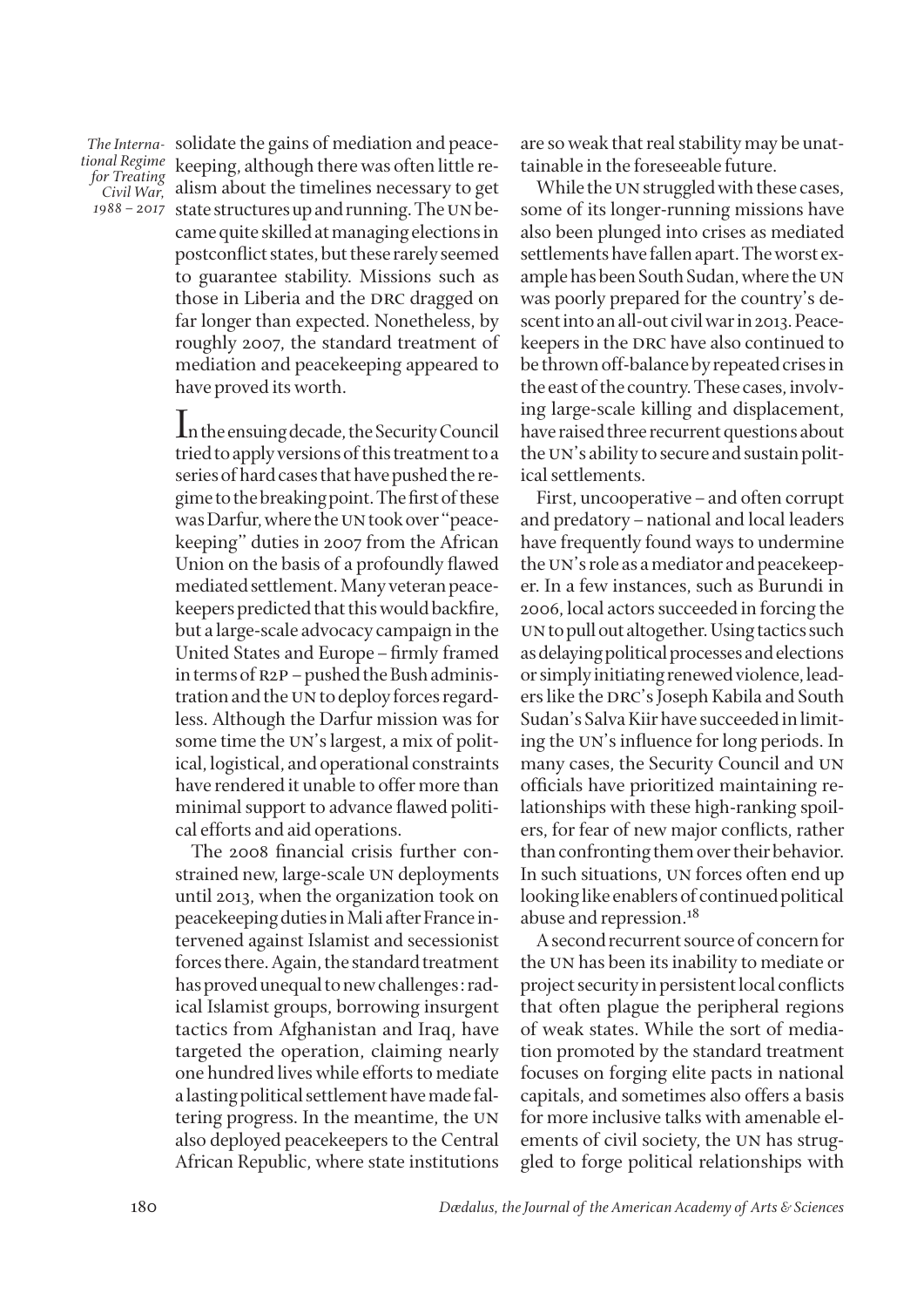local power brokers in cases ranging from the militia-plagued Eastern DRC and Northern Mali to gang bosses in Haiti's urban slums. For some critics, this lack of locallevel peace-making capacity is the un's primary political flaw.19 Others see it as an adjunct to its difficulties with obstreperous leaders such as Kabila and Kiir. Wherever the balance lies, it is clear that the un is often hamstrung by both elite-level and grassroots political challenges.

These political limitations have been compounded by a third recurrent concern: the inability and unwillingness of un peacekeeping forces to deter or defeat spoilers, despite changes in mandate and doctrine. In cases such as the DRC, Sudan, and South Sudan, international contingents have continued to fail to protect civilians systematically. This is often due to a lack of intelligence and military resources, but, in many cases, un units simply refuse to act or are under orders from their capitals to minimize the risks of casualties. As in Rwanda and the Balkans, spoilers have assessed the un's vulnerabilities and harassed and targeted peacekeepers to keep them in line. In one emblematic case in 2010, a militia launched a campaign of mass rape in the area around an Indian base in the Eastern DRC to prove to the civilian population that the un would not respond.20 Lacking the language skills, communications equipment, and intelligence to grasp what was happening, the Indians remained duly passive.

This combination of political and operational challenges has raised doubts about the standard treatment for civil wars, and not only among the un's longtime critics in the West. Some of the most severe criticisms have come from African governments and the African Union, which charge the un with responding slowly and passively to crises, such as those in the DRC. au members have shifted toward a vastly more robust if often under-resourced ap-

proach to war-fighting stabilization in So- Richard malia, and called on the UN to imitate this *Gowan & Stedman* method.21 In 2013, Southern African countries inserted a "force intervention brigade" into the UN operation in the DRC to fight spoilers, and the Security Council recently authorized a similar regional force to respond to violence in South Sudan.

Within the un itself, however, officials tend to maintain some belief in the standard treatment for civil wars and warn against more robust options. This conservative approach was captured in the 2015 report of the High-Level Independent Panel on Peace Operations, a blue-ribbon group of un veterans appointed by Secretary-General Ban Ki-moon to write a "new Brahimi Report."<sup>22</sup> This group issued a lengthy defense of "the primacy of the political" and the need to invest in mediation, while giving only half-hearted endorsement to robust efforts to protect civilians and explicitly warning that peacekeepers should not attempt to engage in counterterrorism. Yet beyond the un, the case for the standard treatment has become increasingly difficult to sell.

 $\mathbf I$  he future viability of the international treatment regime depends on several factors. Much rests on the very nature of civil wars and whether today's and tomorrow's wars are less amenable to mediation and political settlement than the wars of the previous twenty-five years. While instability continues to occupy the UN and the AU in sub-Saharan Africa, the emergence of a new generation of civil wars in the Middle East and North African region poses an immense test for existing models of international intervention. Essays in this issue of *Dædalus* and in the previous volume suggest that civil wars have mutated in ways that render the standard treatment ineffective.

Questions about relations among the great powers, and their strategies for addressing civil wars, hover over the post–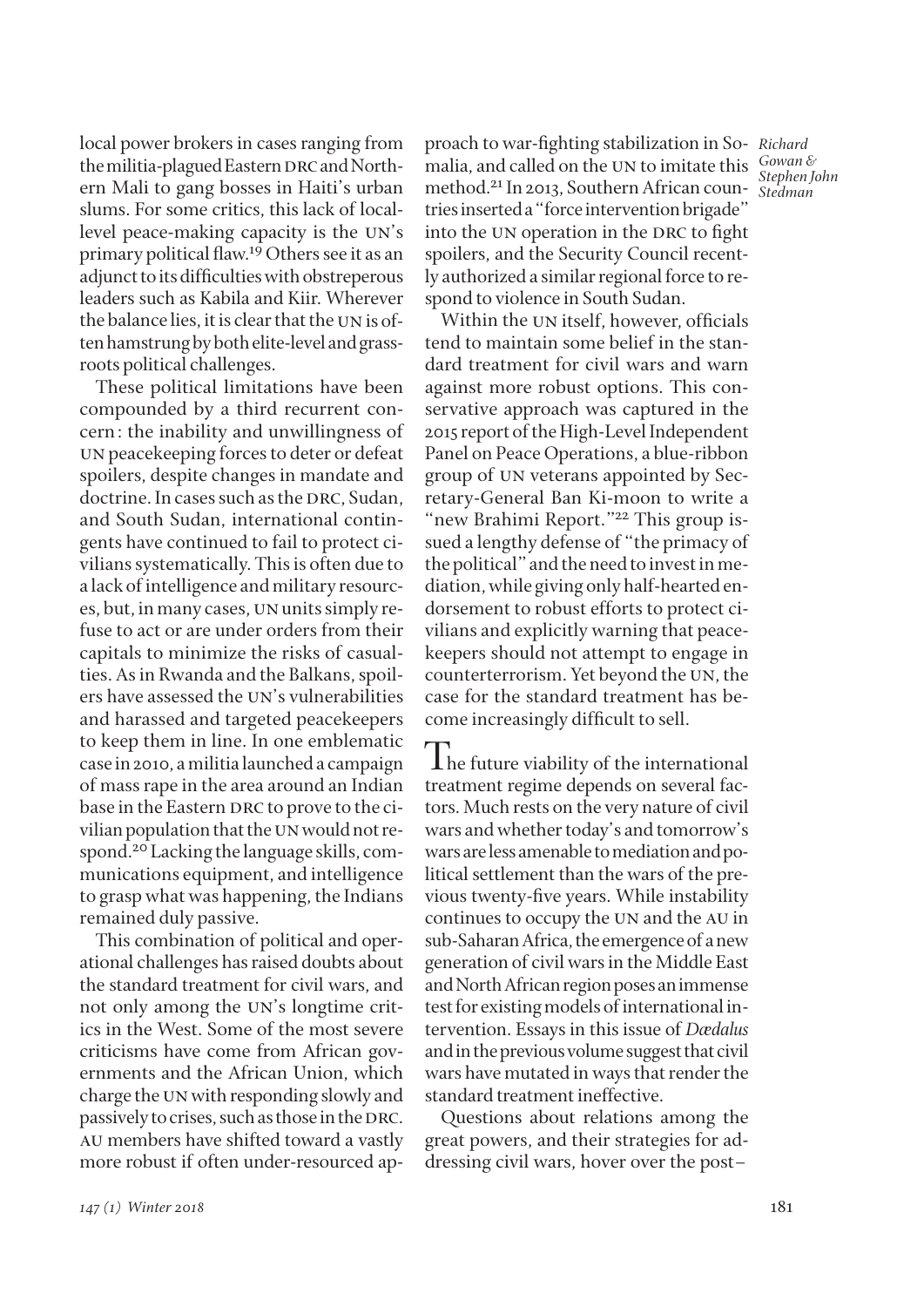*tional Regime for Treating Civil War,* 

*The Interna-*Cold War regime. One reason why the *1988–2017* backs to the Cold War treatment of civil wars in Syria and Yemen have created such consternation is that they look like throwwars: external military intervention and support to ensure that one's client wins or at least does not lose. But this treatment reflects the larger breakdown of relations and tension between two of the great powers: Russia and the United States.23 In such cases, the un and other multilateral actors have been reduced to forms of peace observation, such as the lightweight and short-lived un monitoring mission in Syria in 2012, that also look like throwbacks to Cold War peacekeeping. The Syrian conflict in particular has also demonstrated the weakness of multilateral mediation in the face of great-power rivalry, as a series of un envoys (Kofi Annan, Lakhdar Brahimi, and Staffan de Mistura) have acted as conduits for ineffective efforts at Russo-American diplomatic coordination. In the meantime, the humanitarian system is buckling under the weight of these crises, and international arguments over Libya and Syria have detracted from the political credibility of r2p. The fundamental premise of the post–Cold War regime for treating civil wars–that there is a basic duty of care to states affected by civil wars–is in question. One could imagine that, with an improvement in relations between the major powers, they would, as the United States and Soviet Union did in several proxy wars thirty years ago, revert to support for a mediated settlement to the wars in the Middle East. One could just as easily imagine that the rivalry between these two powers poisons their willingness to cooperate in the Security Council on applying the standard treatment of civil wars outside the Middle East. There has recently been an upsurge in diplomatic tensions at the un between the West, China, and Russia not only over the Arab world, but also over how to handle crises in Burundi, Sudan, and South Sudan.<sup>24</sup>

Beijing and Moscow appear increasingly keen to place limits on the application of the standard treatment in such cases for a mix of political reasons and economic interests. If such tensions increase in the years ahead, the un's ability to care for countries in civil war will narrow, and other organizations and coalitions are liable to fill the gap, peddling "cures" of civil wars such as peace enforcement or assisting proxy forces that may often do more harm than good.

The Trump administration's attitude toward peacekeeping, which was still emerging as we completed this essay, potentially exacerbates this challenge. The United States has called for major financial cuts to peace operations and questioned the political viability of several missions.<sup>25</sup> Such questions are sometimes valid, but the administration's approach to multilateral affairs seems more ideological than strategic in its outlook.

While the standard treatment for civil wars that emerged over the last quartercentury may have been imperfect, we have seen that it has at least proved adaptive, and the un has been willing to learn from past experiments and errors. If future interveners ignore these lessons, the current regime for dealing with civil wars with its emphasis on mediation and peacekeeping may soon be a historical artifact. It will be unfortunate if a standard treatment for conflicts that has proved at last partially successful is replaced by less well-tested, and perhaps bitter, medicines.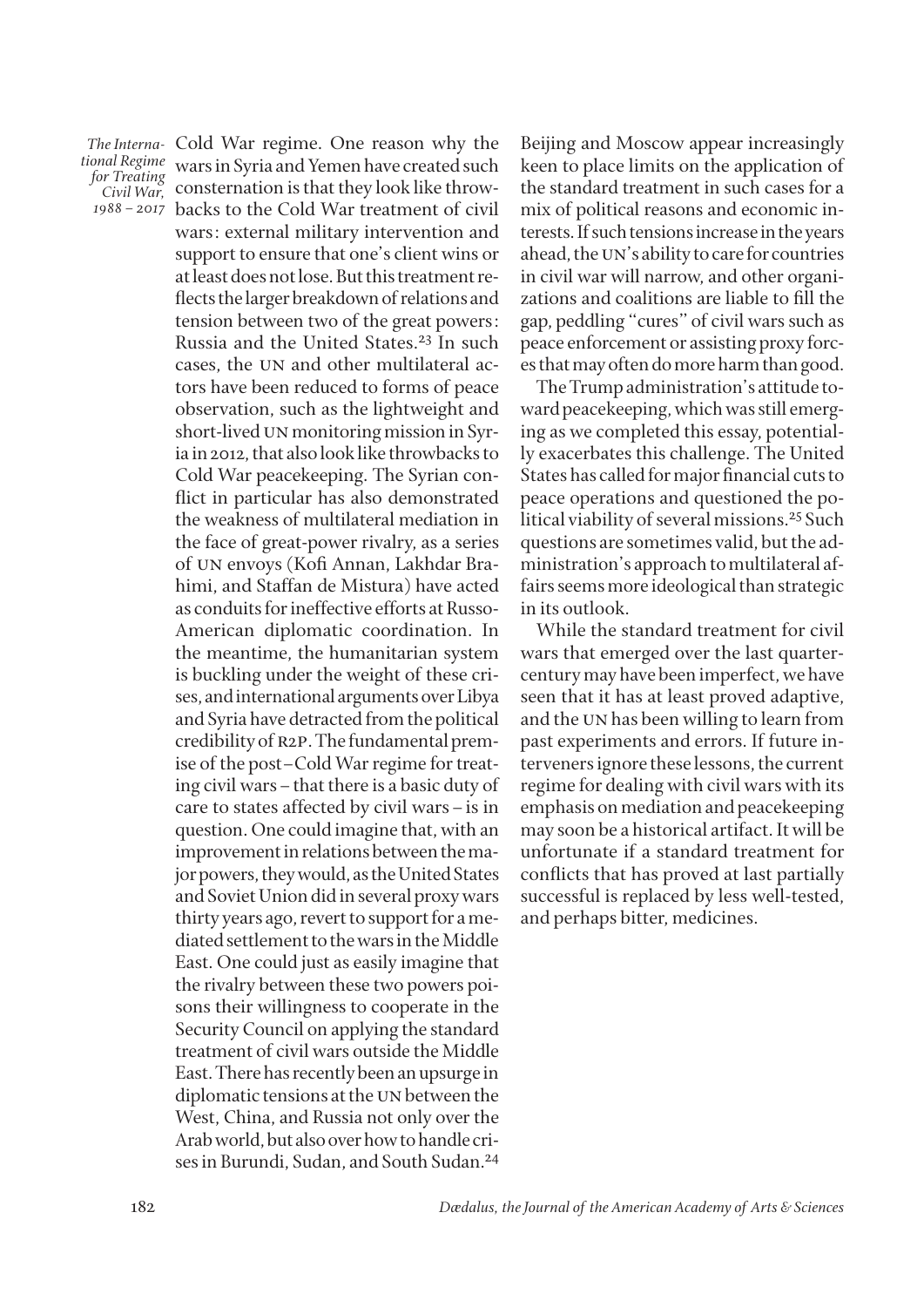## **ENDNOTES**

*Richard Gowan & Stephen John* 

*Stedman* cil on Foreign Relations and teaches conflict resolution at Columbia University's School of In-Contributor Biographies: RICHARD GOWAN is a Senior Policy Fellow at the European Counternational and Public Affairs. He is also a Nonresident Fellow at the New York University Center on International Cooperation, where he was previously Research Director, and a columnist for *World Politics Review*.

 STEPHEN JOHN STEDMAN is Senior Fellow at the Freeman Spogli Institute for International Studies and Deputy Director of the Center on Democracy, Development and Rule of Law at Stanford University. He is the author of *Power and Responsibility: Building International Order in an Era of Transnational Threats* (with Bruce Jones and Carlos Pascual, 2009). From 2010 to 2012, he directed the Global Commission on Elections, Democracy and Security. He served as Assistant Secretary-General of the United Nations and Special Advisor to the Secretary-General of the United Nations in 2005.

- $<sup>1</sup>$  Regimes are "sets of implicit or explicit principles, norms, rules and decision-making proce-</sup> dures around which actors' expectations converge in a given area of international relations." See Stephen D. Krasner, "Structural Causes and Regime Consequences: Regimes as Intervening Variables," in *International Regimes*, ed. Stephen D. Krasner (Ithaca, N.Y., and London: Cornell University Press, 1983), 2.
- <sup>2</sup> Richard Gowan, "The Security Council and Peacekeeping," in *The UN Security Council in the 21st Century*, ed. Sebastian von Einsiedel, David Malone, and Bruno Stagno Ugarte (Boulder, Colo.: Lynne Rienner, 2016), 752.
- <sup>3</sup> Bruce Jones and Stephen John Stedman, "Civil Wars & the Post–Cold War International Order," *Dædalus* 146 (4) (Fall 2017).
- <sup>4</sup> Alexander George, "U.S.-Soviet Efforts to Cooperate in Crisis Management and Crisis Avoidance," in *U.S.-Soviet Security Cooperation: Achievements, Failures, Lessons*, ed. Alexander L. George, Phillip J. Farley, and Alexander Dallin (Oxford: Oxford University Press, 1988), 583.
- <sup>5</sup> For an interesting argument on how the Cold War affected duration of wars as well as the types of civil wars that were fought, see Stathis N. Kalyvas and Laia Balcells, "International System and Technologies of Rebellion: How the End of the Cold War Shaped Internal Conflict," *American Political Science Review* 104 (3) (2010).
- <sup>6</sup> Bethany Lacina, "Explaining the Severity of Civil Wars," *Journal of Conflict Resolution* 50 (2)  $(2006): 286.$
- <sup>7</sup> Martha Finnemore, *The Purpose of Intervention: Changing Beliefs about the Use of Force* (Ithaca, N.Y.: Cornell University Press, 2003). See also Andrea Talentino, *Military Intervention after the Cold War: The Evolution of Theory and Practice* (Athens: University of Ohio Press, 2006).
- <sup>8</sup> See the discussion of power and the formation of regimes in Krasner, "Structural Causes and Regime Consequences." Knowledge as a basis and source of regimes is associated with the works of Ernst Haas. See Ernst Haas, *When Knowledge is Power: Three Models of Change in International Relations* (Berkeley: University of California Press, 1990). Ideas about organizational mimesis can be found in the works of John Meyer. See John Meyer, *World Society* (Oxford: Oxford University Press, 2009).
- <sup>9</sup> Stephen John Stedman, "The United States in the Security Council," in *The UN Security Council in the 21st Century*, 61–64.
- <sup>10</sup> Stephen John Stedman, "Spoiler Problems in Peace Processes," *International Security* 22 (2)  $(1997): 5-53.$
- <sup>11</sup> Stephen John Stedman, "The New Interventionists," *Foreign Affairs* 72 (1) (1993): 1–16.
- <sup>12</sup> Edward N. Luttwak, "Give War a Chance," *Foreign Affairs* 78 (4) (1999).